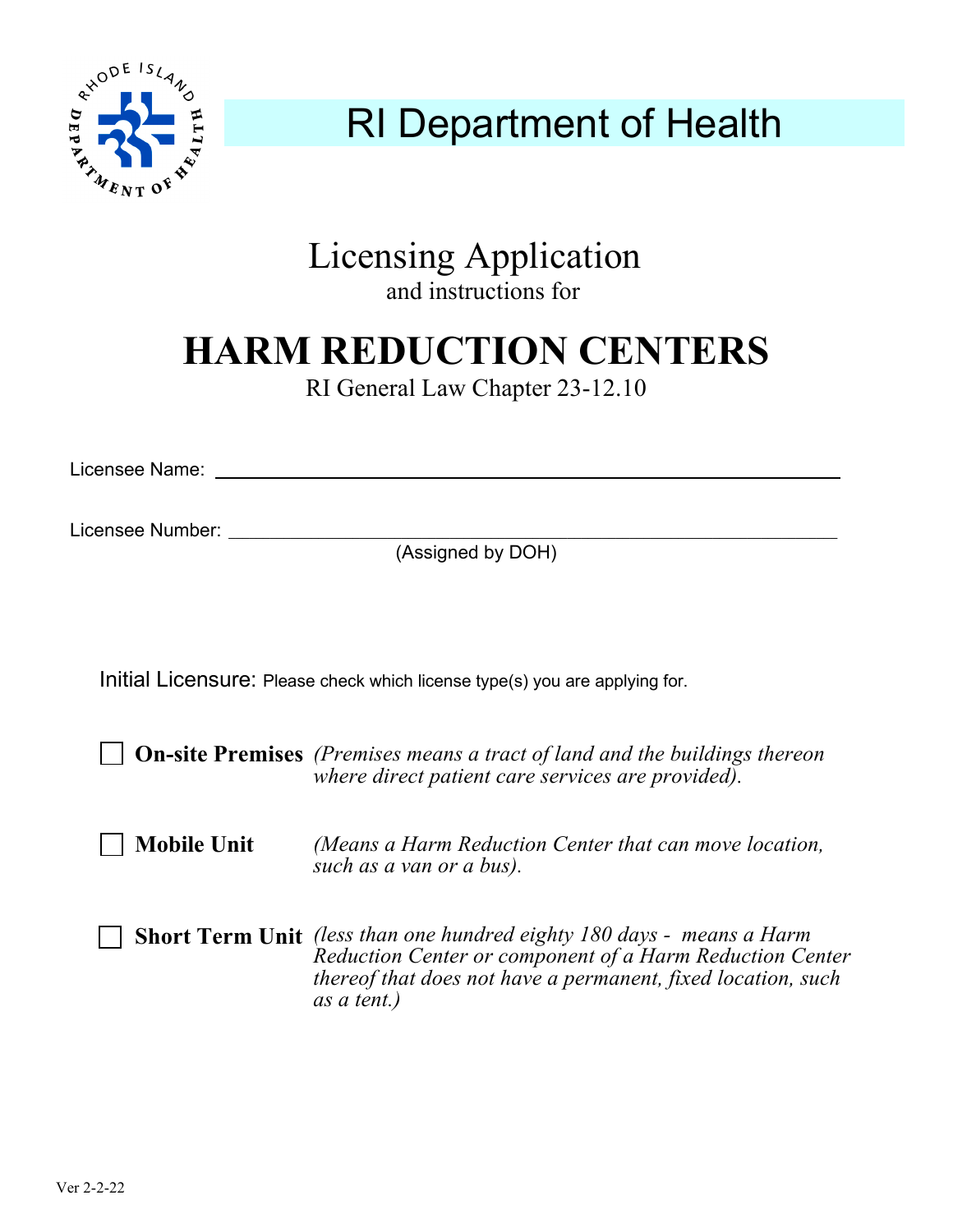

#### **State of Rhode Island**

Department of Health

#### **INSTRUCTIONS**

- Please answer all questions. Do not leave blanks. Incomplete forms will be returned to you and your license/permit will not be issued. Please use a ballpoint pen.
- There is no fee for this application.
- Sign the completed application, return it with the required attachments and mail to:

Rhode Island Department of Health 3 Capitol Hill, Room 306 Providence, RI 02908-5097

- If you have any questions concerning this application, call the **Center for Health Facilities Regulation** (401) 222- 2566.
- Licensure application materials are public records as mandated by Rhode Island law and may be made available to the public, unless otherwise prohibited by State or Federal law.
- Provider is required to comply with all licensure requirements per 216-RICI-40-10-25 (Licensing of Harm Reduction Centers). (link is pending)
- •

 **You must attach a printed current list of all direct and indirect owners whether individual, partnership, limited partnership, limited liability company, or corporation with percent of ownership. If a corporation, this list must also include all officers, directors and other persons of any subsidiary corporation owning stock.**

Other requirements required prior to approval:

- State Fire Marshall's Life/ Fire Safety approval
- Municipal Authorization and Approval
- Certificate of Occupancy from local Fire Department

**Attachments:** If you have been requested to submit attachment(s) with this application, please label and staple each separate attachment and securely affix any and all attachments to this application.

**Postage:** The amount of postage required for mail delivery will vary depending upon the total weight of your attachment(s) and application. Please be careful to include the appropriate postage necessary to mail your completed application.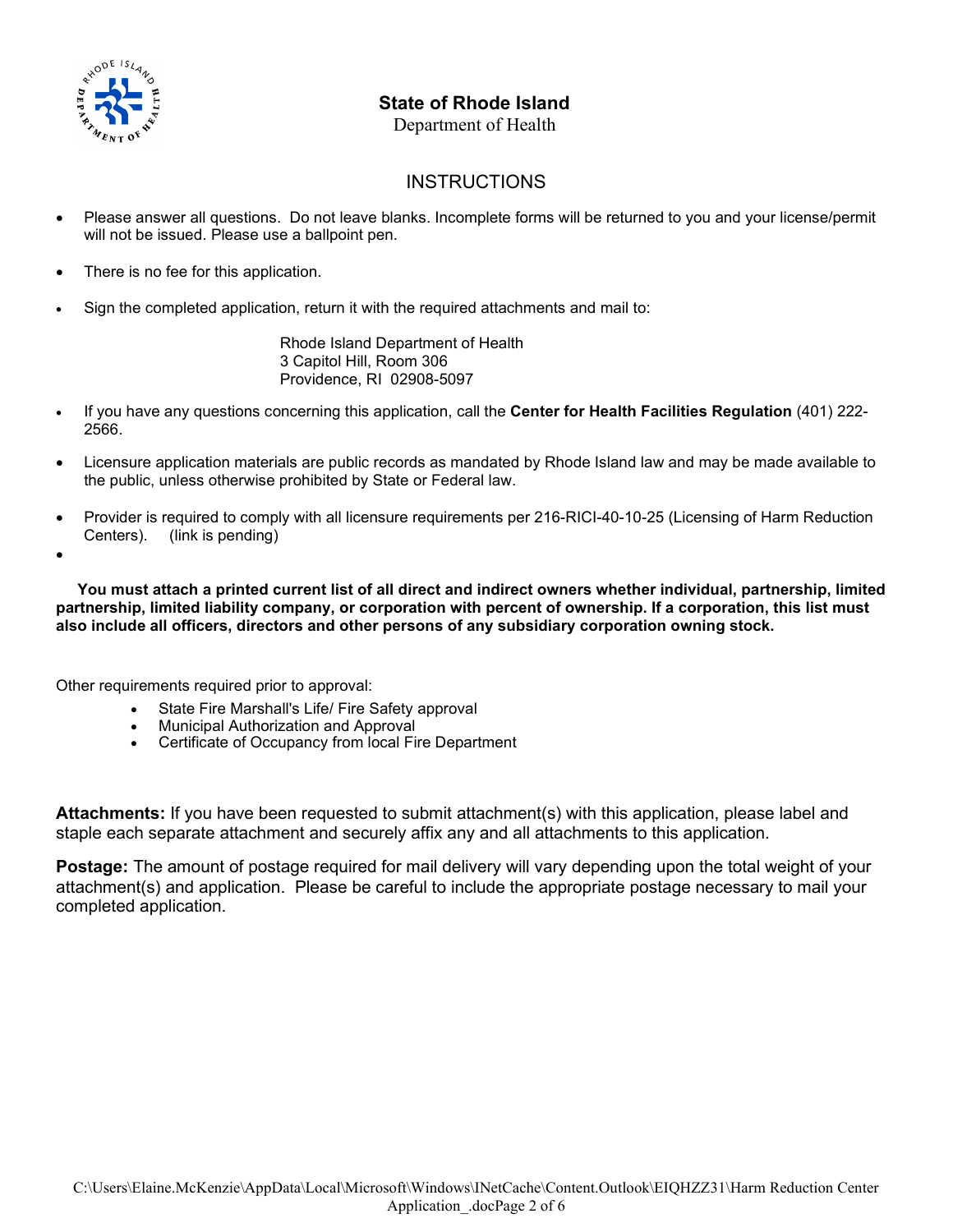

#### **State of Rhode Island**

Department of Health

#### **Please complete the following:**

| License Sub-Type:<br>Please select one                                                                                                                                                                                       | Profit<br>Non-Profit |  |
|------------------------------------------------------------------------------------------------------------------------------------------------------------------------------------------------------------------------------|----------------------|--|
| Medical<br><b>Director</b><br><b>Information:</b><br>Please provide the<br>name of the Medical<br>Director for this center.<br><b>NOTE: This section must</b><br>be completed as a<br>requirement of your<br>license renewal |                      |  |
| <b>Licensed Capacity</b><br>What is the number of<br>drug consumption<br>stations at this site                                                                                                                               |                      |  |

| Director:<br>Please provide the name<br>of the individual<br>responsible for<br>administrative operation<br>of the Harm Reduction<br>Center | Title |  |
|---------------------------------------------------------------------------------------------------------------------------------------------|-------|--|
| Program Name:<br>Please provide the name<br>of the program (as known<br>to the public).                                                     |       |  |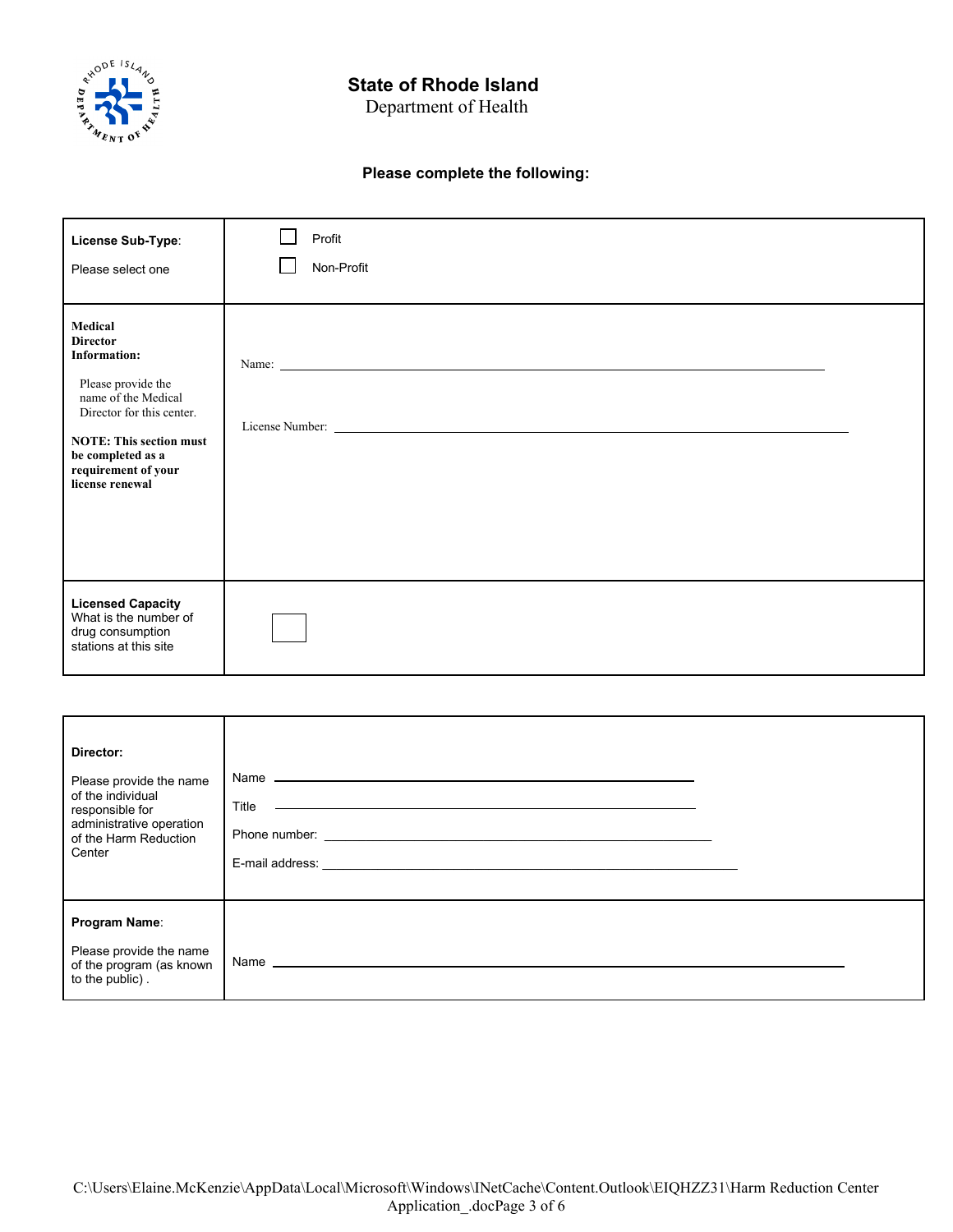| <b>Program Mailing</b><br>Information:<br>Please provide the<br>mailing information for all<br>communication regarding<br>this license.<br>(Not published on<br><b>HEALTH</b> website). |  |
|-----------------------------------------------------------------------------------------------------------------------------------------------------------------------------------------|--|
| <b>Program Location</b><br>Information:<br>Please provide the<br>location information for<br>this center.<br>(Published on HEALTH<br>website).                                          |  |

| <b>Ownership Information:</b><br>Please provide the<br>ownership information for<br>the Sole Proprietorship,<br>Partnership, Limited<br>Partnership, Corporation,<br><b>Limited Liability Company</b><br>or Governmental Entity.                 |  |
|--------------------------------------------------------------------------------------------------------------------------------------------------------------------------------------------------------------------------------------------------|--|
| <b>Ownership Address</b><br>Information:<br>Please provide the<br>address and telephone<br>number(s) of the Sole<br>Proprietorship,<br>Partnership, Limited<br>Partnership, Corporation,<br>Limited Liability Company<br>or Governmental Entity. |  |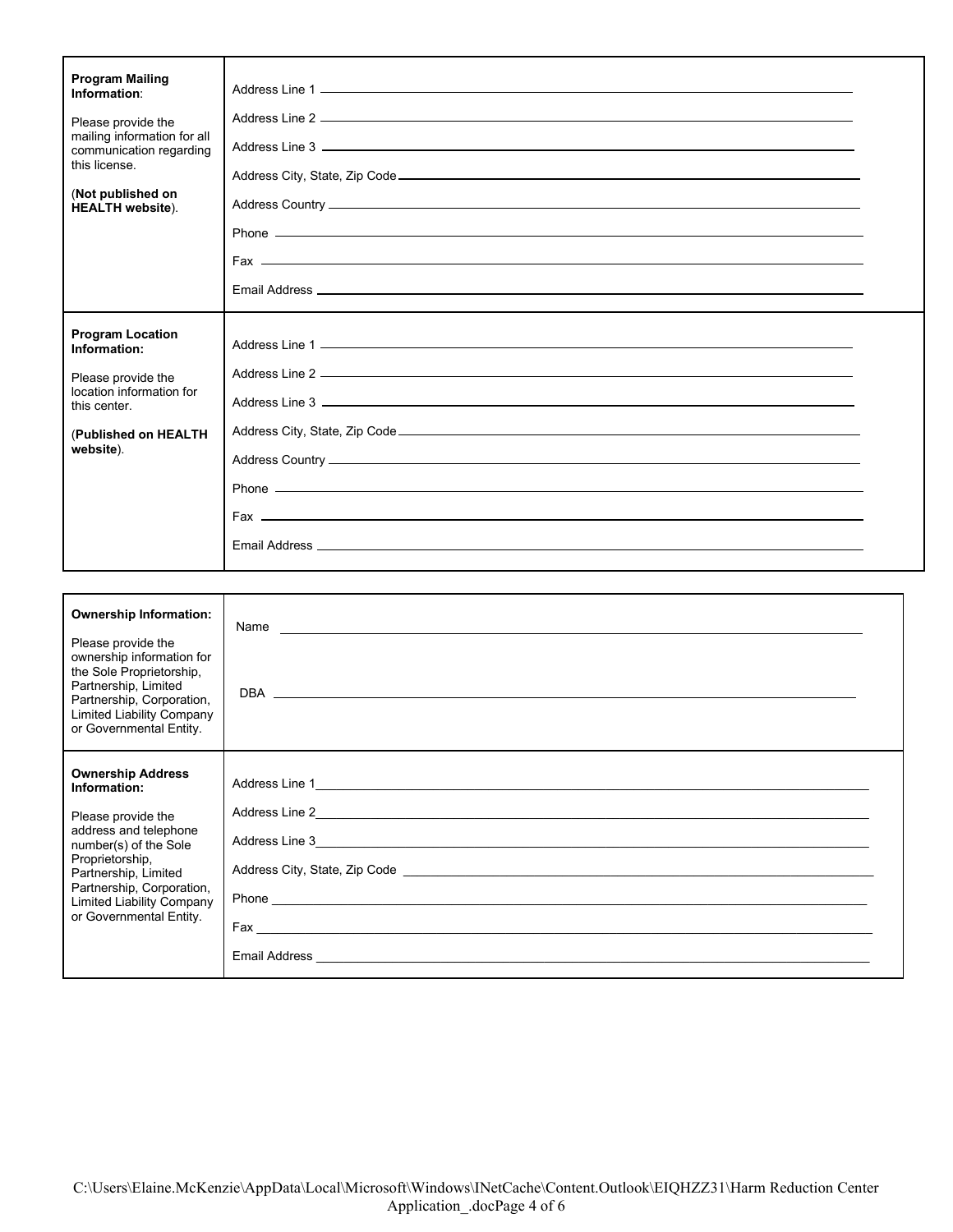| <b>Parent Organization,</b><br><b>Group Affiliation:</b><br>Please complete this<br>section if there is any<br>parent organization,<br>group affiliation or other<br>entity that is on the top of<br>the center control |  |
|-------------------------------------------------------------------------------------------------------------------------------------------------------------------------------------------------------------------------|--|
|                                                                                                                                                                                                                         |  |